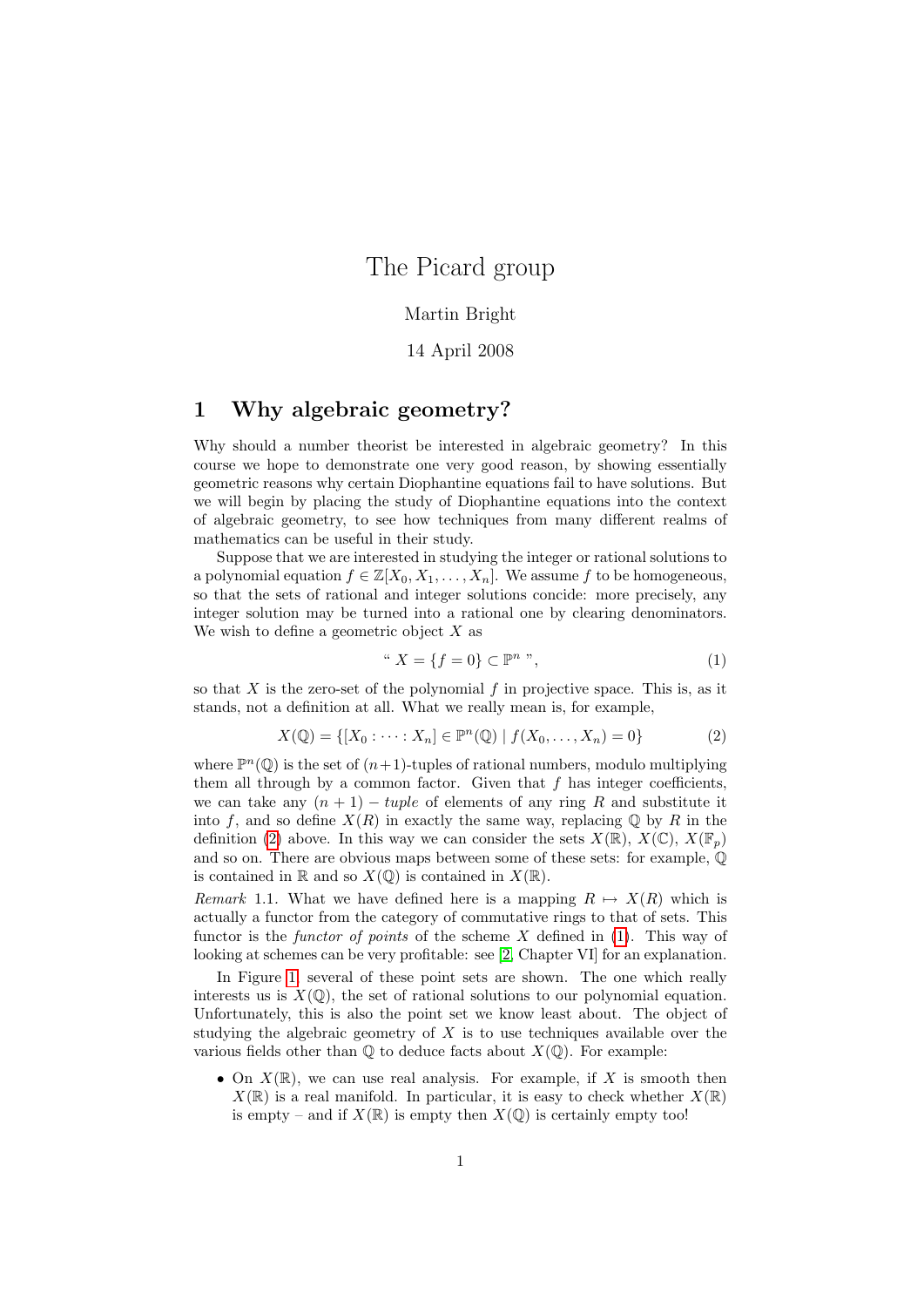

<span id="page-1-0"></span>Figure 1: Some of the sets of points associated to a Diophantine equation

- On  $X(\mathbb{C})$ , we have all the tools available to study complex analytic varieties. For example,  $X(\mathbb{C})$  has cohomology groups which give much information about its geometry, and these come with Hodge decompositions.
- It may not be obvious that much can be said about  $X(\overline{\mathbb{Q}})$ . However, a general idea known as the Lefschetz principle says that any algebraic fact which can be proved about  $X(\mathbb{C})$ , whether or not the proof uses methods outside algebra, also applies to  $X(\overline{\mathbb{Q}})$  and indeed to  $X(K)$  where K is any algebraically closed field of characteristic zero. In particular, in this course we will use the fact that the Picard groups of X over  $\mathbb Q$  and over C are the same, and will often identify them.
- Given that X is defined over  $\mathbb Q$ , many objects associated to X over  $\overline{\mathbb Q}$  come equipped with an action of the Galois group  $Gal(\bar{Q}/\mathbb{Q})$ . In particular, the point set  $X(\mathbb{Q})$  and the Picard group Pic( $X_{\overline{0}}$ ) have Galois actions, and we can use Galois theory to deduce results about the corresponding objects over Q.
- In the same way that  $X(\mathbb{Q})$  embeds into  $X(\mathbb{R})$ , it also embeds into  $X(\mathbb{Q}_p)$ for any prime p. Again,  $X(\mathbb{Q}_p)$  can be studied by analytic methods, and in particular it is straightforward to decide whether  $X(\mathbb{Q}_p)$  is empty for any given p.
- Given that X is a projective variety, any point in  $X(\mathbb{Q}_p)$  can be represented as  $[x_0 : \cdots : x_n]$  where the  $x_i$  all lie in  $\mathbb{Z}_p$  and are not all divisible by p. This point then has a well-defined reduction modulo  $p$ , and so we get a map from  $X(\mathbb{Q}_p)$  to  $X(\mathbb{F}_p)$ . Often, the study of  $X(\mathbb{Q}_p)$  actually comes down to the study of  $X(\mathbb{F}_p)$ , especially when p is a prime of good reduction for  $X$ . Varieties over finite fields have many advantages – in particular, they have only finitely many points which can therefore be listed!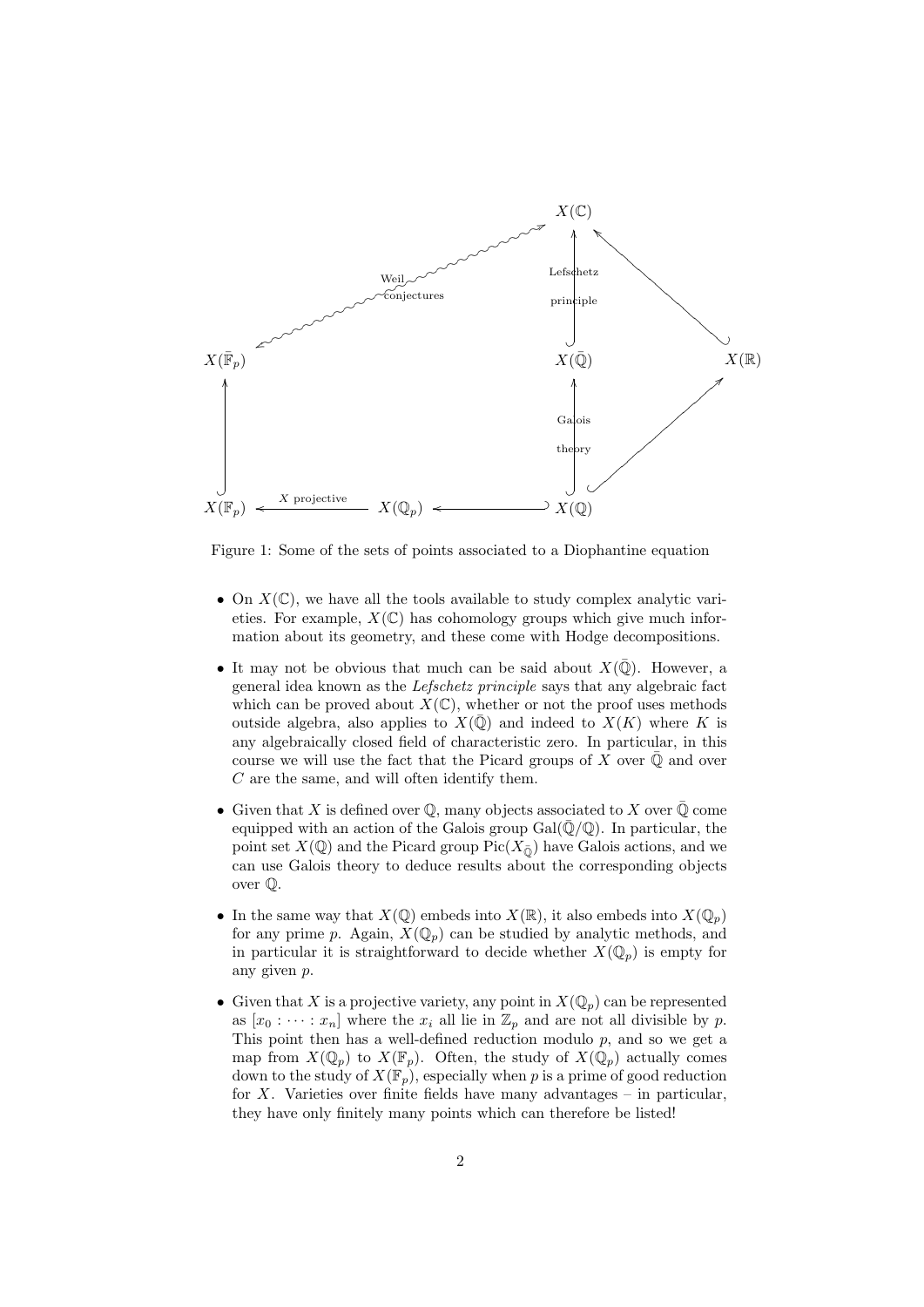• Finally, a rather more deep and complicated link exists between the geometry of  $X(\bar{\mathbb{F}}_p)$  and that of  $X(\mathbb{C})$ , given by the Weil conjectures. We will not discuss this link at all in this course, but mention it as a powerful example of the application of algebraic geometry to arithmetic.

## 2 The Picard group

Given a set of polynomial equations defined over Q, we aim to study their rational solutions by considering the geometry of the variety  $X$  which they define. One geometric invariant which has a great effect on the arithmetic is the Picard group of  $X$ , and we will devote some time to the general definition of the Picard group and to understanding its structure for some specific surfaces.

#### 2.1 Definition of the Picard group

One way to see the construction of the Picard group is to try to mimic the construction of the homology groups of a manifold. In that case, we form a free group of "cycles" and take the quotient by a subgroup of "boundaries". In the case of algebraic varieties, it is reasonable to replace the cycles by algebraic subvarieties. However, there is nothing immediately obvious to replace the boundaries, since a subvariety does not have a boundary. Many ways have been devised to solve this problem in arbitrary codimension, but in codimension one there is one which is particularly straightforward to define.

In what follows,  $X$  will be a *smooth* irreducible variety over a field  $k$ .

**Definition 2.1.** A *prime divisor* on a smooth variety  $X$  over a field  $k$  is an irreducible closed subvariety  $Z \subset X$  of codimension one, also defined over k. A divisor is a finite formal linear combination  $D = \sum_i n_i Z_i$ ,  $n_i \in \mathbb{Z}$ , of prime divisors. The group of divisors on  $X$ , which is the free group on the prime divisors, is denoted  $\text{Div } X$ .

Remark 2.2. A prime divisor is not required to be nonsingular.

Remark 2.3. If X is a variety over a field  $k$  which is not algebraically closed. then a prime divisor may not be geometrically irreducible. For example, the 0-dimensional variety  $\{x^2 = 2\} \subset \mathbb{A}_{\mathbb{O}}^1$  is irreducible as a variety over  $\mathbb{Q}$ , and is therefore a prime divisor on  $\mathbb{A}^1_{\mathbb{O}}$ .

**Definition 2.4.** A divisor  $D = \sum_i n_i Z_i$  is *effective* if  $n_i \geq 0$  for all *i*.

**Definition 2.5.** The *support* of a divisor  $D$ , written supp  $D$ , is the closed subset of  $X$  given by

$$
\operatorname{supp}\left(\sum_{i} n_{i} Z_{i}\right) = \bigcup_{n_{i} \neq 0} Z_{i}.
$$

To define an equivalence relation on divisors, we use the rational functions on  $X$ . For any prime divisor  $Z$  on  $X$ , we would like to define the valuation of a function f along that divisor. Since X is smooth, the local ring  $\mathcal{O}_{X,Z}$  is a discrete valuation ring and so defines a discrete valuation  $v_Z$  on its field of fractions. This is simply the function field  $\kappa(X)$  of X, so we get a discrete valuation  $v_Z : \kappa(X) \to \mathbb{Z}$  for each prime divisor D.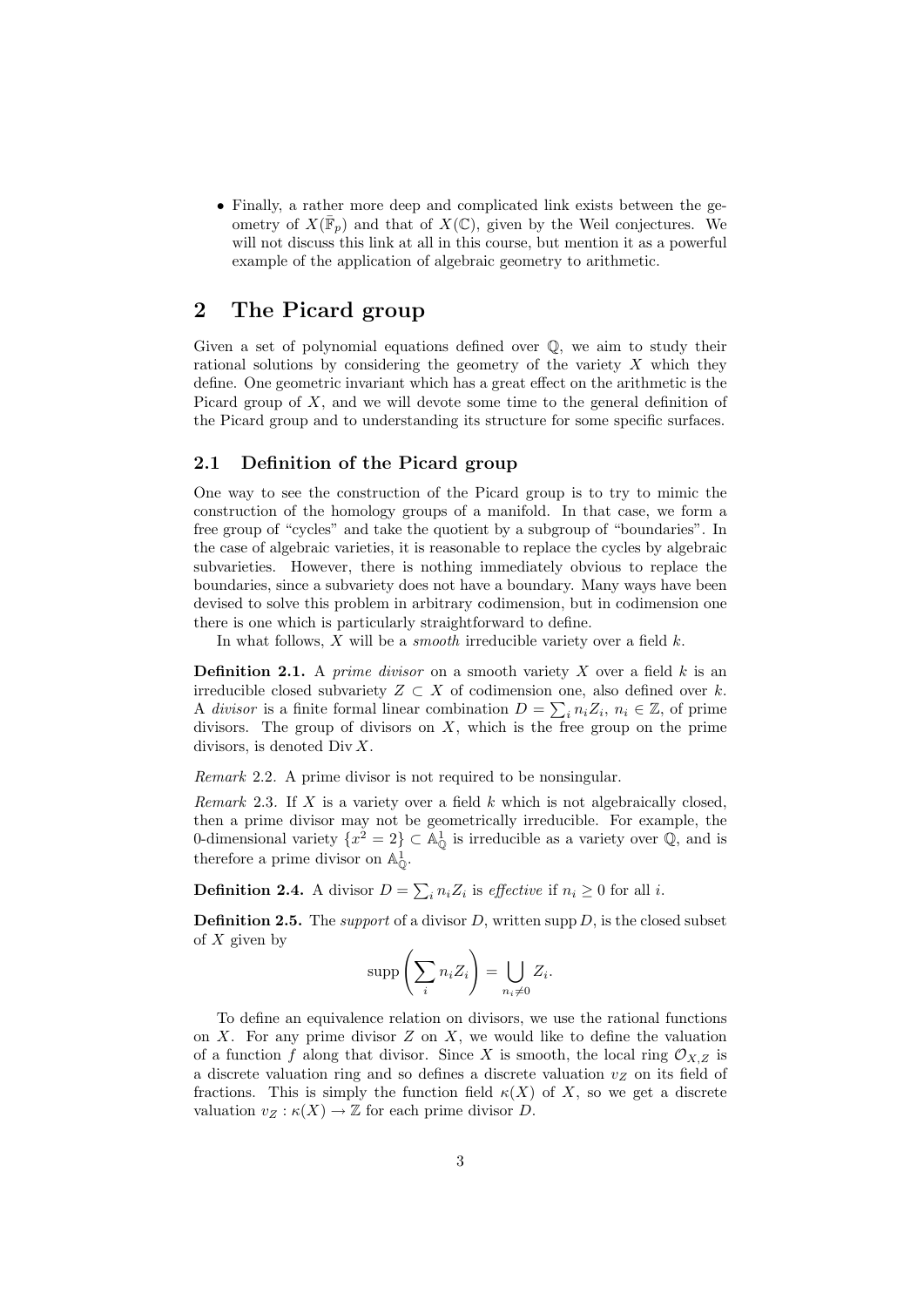If  $v_Z(f) = d > 0$ , then we say that f has a zero of order d along Z (and, indeed this happens if and only if  $f$  vanishes at almost all points of  $Z$ ). If  $v_Z(f) = -d < 0$ , then we say that f has a pole of order d along Z. If  $v_Z(f) \ge 0$ then  $f$  is regular at  $Z$ .

Using the valuations, we can associate a divisor to any rational function  $f$ .

**Definition 2.6.** Let  $f \in \kappa(X)$  be a rational function on X. We define the divisor of f to be

$$
\operatorname{div} f = (f) = \sum_{Z} v_Z(f) Z
$$

where the sum is taken over all prime divisors  $Z \subset X$ .

*Remark* 2.7. This sum is finite – that is,  $v_Z(f) = 0$  for all but finitely many prime divisors  $Z$ . To see this, write  $f$  as a quotient of two polynomials; they are each zero only on a closed subset of codimension one in  $X$ , which is therefore the union of finitely many prime divisors.

**Definition 2.8.** A divisor which is of the form  $(f)$  for some  $f \in \kappa(X)$  is called a *principal divisor*. The subgroup of  $\text{Div } X$  consisting of the principal divisors is denoted by  $\text{Princ } X$ .

**Definition 2.9.** Two divisors  $D, D' \in Div X$  are *linearly equivalent*, written  $D \sim D'$ , if their difference  $D - D'$  is principal.

**Example 2.10.** Suppose that  $D$  and  $D'$  are two effective divisors, with disjoint supports, which are linearly equivalent. Then, by definition, there is a function  $f \in \kappa(X)$  such that  $(f) = D - D'$ . Now the function f defines a rational map from X to  $\mathbb{P}_k^1$ , such that  $f^{-1}(0) = D$  and  $f^{-1}(\infty) = D'$ . The other fibres of this rational map are all effective divisors which are also linearly equivalent to  $D$ , so give a "family" of effective divisors "moving" from  $D$  to  $D'$ .

We can now define the Picard group of a smooth variety.

**Definition 2.11.** Let X be a smooth variety. The *Picard group* of X is the quotient group

$$
\operatorname{Pic} X = \frac{\operatorname{Div} X}{\operatorname{Princ} X}.
$$

*Remark* 2.12. For a general (not necessarily smooth) variety  $X$ , what we have defined is not the Picard group, but the Weil divisor class group. The Picard group in general is the group of isomorphism classes of line bundles on  $X$ . If X is normal, we can define a *Cartier divisor* to be a divisor  $Z$  which is locally principal: that is, each point of supp  $Z$  has a neighbourhood is which  $Z$  is principal. For an irreducible normal variety, the Picard group is isomorphic to the group of Cartier divisors modulo linear equivalence. This is equal to the Weil divisor class group if  $X$  is locally factorial and, in particular, if  $X$  is smooth. For a thorough treatment of these ideas, see Section II.6 of [\[3\]](#page-7-1).

**Example 2.13.** Pic  $\mathbb{A}^n = 0$  for any  $n \geq 1$ . To prove this, we must show that any irreducible subvariety of codimension one in  $\mathbb{A}^n$  may be defined by a single polynomial. This reduces to the algebraic fact that, in a unique factorisation domain, any prime ideal of height one is principal. For a proof, see [\[1,](#page-7-2) Corollary 10.6].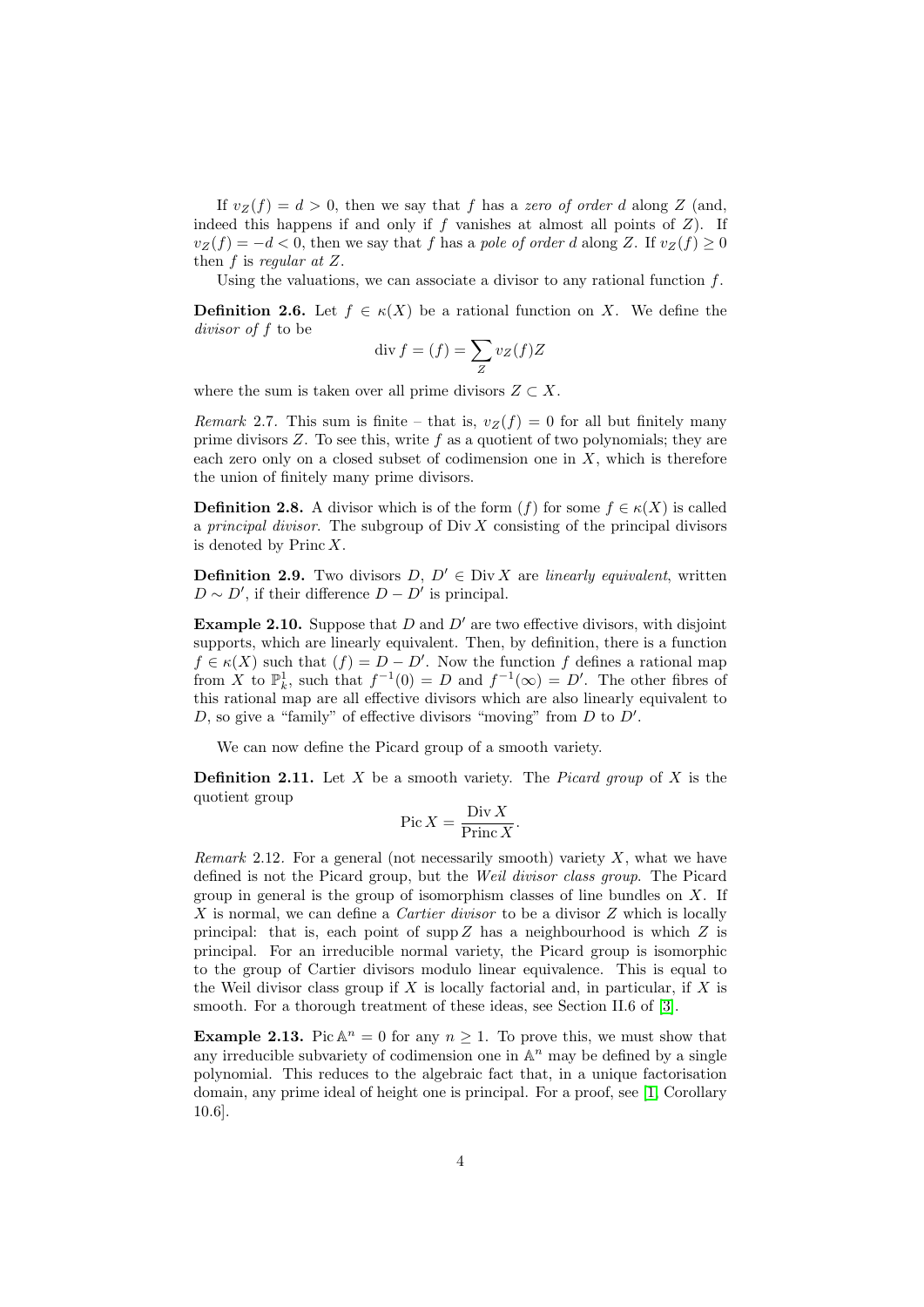**Example 2.14.** Let  $D$  be a divisor on a smooth variety  $X$  and let  $P$  be a point of X. Then D is linearly equivalent to a divisor  $D'$  with  $P \notin \text{supp } D'$ . For the local ring  $\mathcal{O}_{X,P}$  is a unique factorisation domain, and so by using the same result as the previous example we can find a neighbourhood  $U$  of  $P$  and a function f such that, after restricting to U,  $(f) = D$ . Therefore  $D' = D - (f)$ is a divisor linearly equivalent to  $D$  and with support avoiding  $P$ .

**Example 2.15.** Given a surface  $X \subset \mathbb{P}^3$ , a plane section is the divisor on X defined by intersecting  $X$  with a plane (and, if necessary, counting the components with the correct multiplicities). Any two plane sections of  $X$  are linearly equivalent. For let  $D_1$  and  $D_2$  be the intersections of X with distinct planes defined by linear forms  $l_1$  and  $l_2$  respectively. Then the quotient  $l_1/l_2$  defines a rational function on X, with divisor  $(l_1/l_2) = D_1 - D_2$ .

More generally, let  $X \subseteq \mathbb{P}^n$  be any projective variety. For the same reason, any two hyperplane sections of  $X$  are linearly equivalent. We will often talk of "the" hyperplane section to mean the class in Pic  $X$  of a hyperplane section.

*Remark* 2.16. Bertini's Theorem [\[3,](#page-7-1) Chapter II, Theorem 8.8] shows that, if X is smooth and  $k$  algebraically closed, then almost all hyperplane sections of  $X$ are nonsingular. Generalisations of this result can give many consequences of the form "Any divisor D is equivalent to a difference  $A - B$  with A, B effective and nice", where nice can mean, for example: smooth; avoiding a given finite set of points; transverse to a given finite set of subvarieties; and so on.

<span id="page-4-0"></span>**Exercise 1.** Let  $Z$  be a prime divisor in a smooth variety  $X$ , and let  $U$  denote the complement  $X \setminus Z$ . Show that the sequence

$$
\mathbb{Z} \to \text{Pic}\, X \to \text{Pic}\, U \to 0,
$$

where the first map is  $1 \mapsto Z$  and the second  $D \mapsto D \cap U$ , is exact.

**Exercise 2.** Use the result of Exercise [1](#page-4-0) to show that Pic  $\mathbb{P}^n \cong \mathbb{Z}$ , for any positive integer n.

#### 2.2 Different ground fields

If the ground field  $k$  of the variety  $X$  is not algebraically closed, then the above definitions are still valid. We have

$$
Pic X = \frac{Div X}{Princ X} = \frac{Divisors \ defined \ over \ k}{Divisors \ of \ functions \ defined \ over \ k}.
$$

On the other hand, we can also consider the base extension  $\bar{X}$  of X to  $\bar{k}$ , and its Picard group. This is

$$
\operatorname{Pic} \bar{X} = \frac{\operatorname{Div} \bar{X}}{\operatorname{Princ} \bar{X}} = \frac{\operatorname{Divisors} \text{ defined over } \bar{k}}{\operatorname{Divisors} \text{ of functions defined over } \bar{k}}.
$$

There is a natural homomorphism  $i : Pic X \to Pic \overline{X}$ , given by the inclusion Div  $X \subseteq \text{Div }\bar{X}$ . The Galois group  $\text{Gal}(\bar{k}/k)$  acts on Pic  $\bar{X}$ , and the image of i lies in the Galois-fixed subgroup (Pic  $\bar{X}$ )<sup>Gal(k/k)</sup>. We state a few facts about the map i.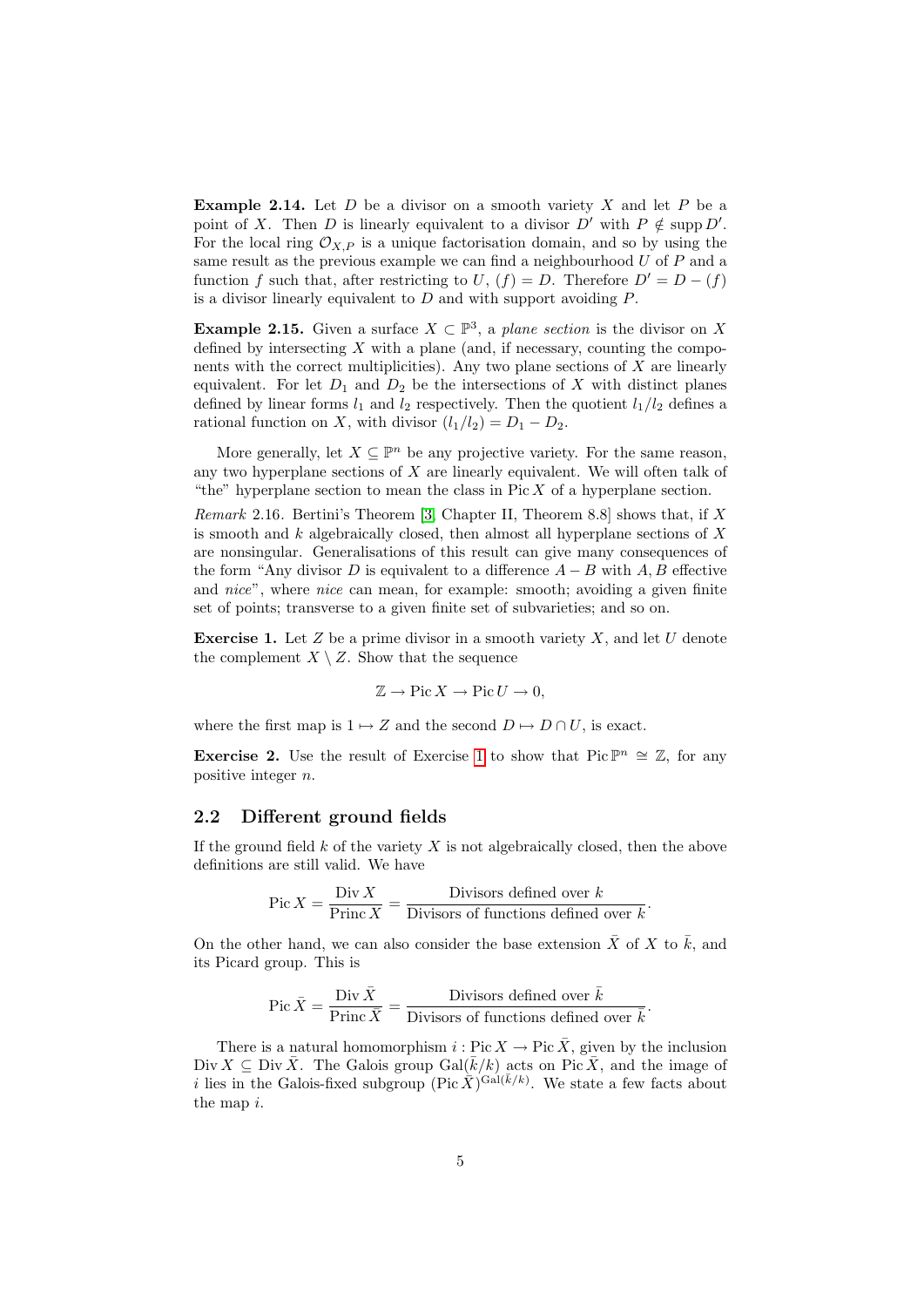- Div  $X = (\text{Div }\bar{X})^{\text{Gal}(\bar{k}/k)}$ , that is, a divisor is defined over k if and only if it is fixed by the Galois action. This is a restatement of Remark ??.
- If X is a projective variety, then  $i$  is injective. This comes down to saying that if a divisor  $D$  is defined over  $k$  and is the divisor of a function defined over  $k$ , then it is in fact the divisor of a function defined over  $k$ . This is an easy consequence of Hilbert's Theorem 90 (Proposition ??).
- If k is a number field and X has points everywhere locally that is,  $X(k_v) \neq \emptyset$  for all places v of  $k$  – then i is an isomorphism. This is a consequence of the Hasse principle for Severi–Brauer varieties.

#### 2.3 Intersection numbers

In this section, we let  $X$  be a smooth surface over a field  $k$ . Given two curves in X, they will generally intersect in a finite number of points. The number of points is called their intersection number, and it gives us a very useful bilinear form on the Picard group.

We say that two curves  $C_1, C_2$  on X intersect transversely at a point  $P \in$  $C_1 \cap C_2$  if, in the local ring  $\mathcal{O}_{X,P}$ , there are functions  $f_1, f_2$  which generate the unique maximal ideal and are such that  $(f_i) = C_i$  on a neighbourhood of P. This definition corresponds to the intuitive notion that the curves are nonsingular at P and have distinct tangent directions.

**Definition 2.17.** Let X be a smooth surface over a field k, and let D and D' be two prime divisors on X which intersect transversely. We define the intersection number of  $D$  and  $D'$  to be

$$
D \cdot D' = \#(D \cap D')
$$

where the cardinality of the intersection  $D \cap D'$  is taken over the algebraic closure of k.

**Theorem 2.18.** Let  $X$  be a smooth surface. The intersection number extends to a symmetric bilinear pairing  $\text{Div } X \times \text{Div } X \to \mathbb{Z}$  which respects linear equivalence, and hence to a symmetric bilinear pairing  $Pic X \times Pic X \rightarrow \mathbb{Z}$ .

Proof. See [\[3,](#page-7-1) Chapter V, Theorem 1.1].

 $\Box$ 

**Definition 2.19.** Let  $X$  be a smooth surface and  $D$  a divisor in  $X$ . The self-intersection number of D is the intersection number  $D^2 = D \cdot D$ .

**Example 2.20.** Any two distinct lines in  $\mathbb{P}^2$  intersect in precisely one point, so have intersection number 1. Moreover, any line is linearly equivalent to any other line. We deduce that the self-intersection number of a line in  $\mathbb{P}^2$  is 1.

**Example 2.21.** Let  $X \subseteq \mathbb{P}^n$  be a projective surface, and let H be a hyperplane section of X. Then  $H^2$  is the *degree* of X, defined to be the number of points of intersection of  $X$  with any sufficiently general linear subspace of dimension  $n-2$ . To see this, use the fact that  $H^2 = H_1 \cdot H_2$  where  $H_1$  and  $H_2$  are any two sufficiently general hyperplane sections of X.

**Exercise 3.** Suppose that X is a smooth hypersurface in  $\mathbb{P}^3$  defined by a single equation of degree d. Show that the degree of X is equal to d.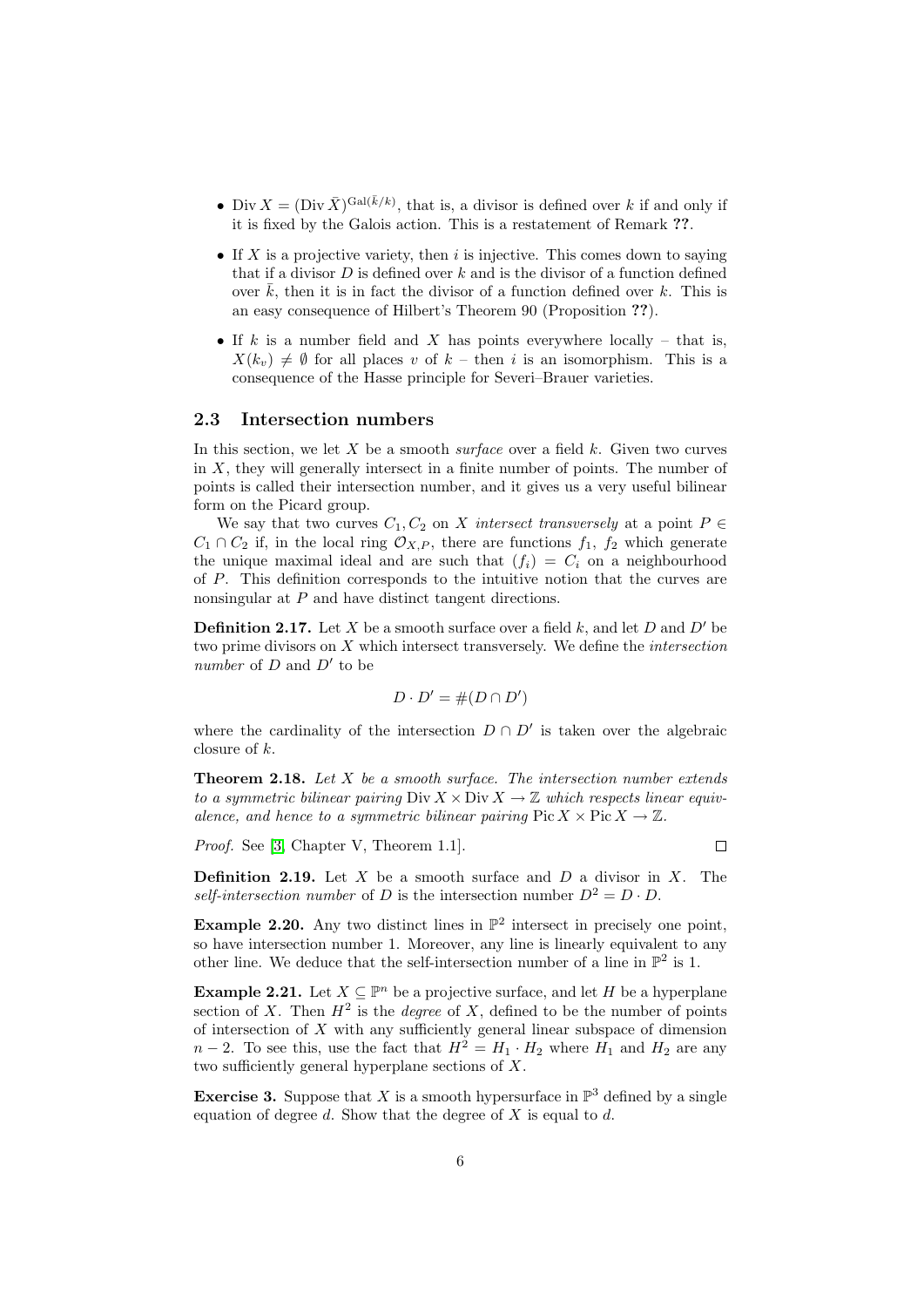**Example 2.22.** Let  $X \subseteq \mathbb{P}^n$  be a projective surface, and let C be an irreducible curve on X. Then  $H \cdot C$  is the *degree* of C, defined to be the number of points of intersection of C with a sufficiently general hyperplane.

**Exercise 4.** Let X be the projective quadric surface  $xy = zw$ , and let U be the open subset defined by  $w \neq 0$ .

- 1. Show that U is isomorphic to  $\mathbb{A}^2$ , and deduce that Pic  $U = 0$ .
- 2. Show that  $X \setminus U$  consists of two straight lines. Using the exact sequence of Exercise [1,](#page-4-0) show that Pic  $X \cong \mathbb{Z}^2$ , generated by the classes of these two straight lines.

(Hint: to show that the two lines are not equivalent, you may like to use intersection numbers.)

The intersection number defines a new equivalence relation on divisors on a surface.

**Definition 2.23.** Let X be a smooth surface. Two divisors  $D$  and  $D'$  on X are said to be *numerically equivalent* if  $D \cdot E = D' \cdot E$  for all divisors E on X.

Given that intersection numbers respect linear equivalence, this gives an equivalence relation coarser than linear equivalence. The subgroup of classes in Pic X which are numerically equivalent to 0 is denoted by  $Pic<sup>n</sup> X$ .

#### 2.4 Structure of the Picard group over C

When X is a smooth projective variety over the complex numbers  $\mathbb{C}$ , one can use methods from the theory of analytic varieties to deduce results about the Picard group of  $X$ . Here we mention briefly some useful facts arising from this.

There is an exact sequence of analytic sheaves on  $X$  known as the exponential sequence, which gives rise to an exact sequence of cohomology groups:

 $H^1(X(\mathbb{C}), \mathbb{Z}) \to H^1(X, \mathcal{O}_X) \to \text{Pic } X \to H^2(X(\mathbb{C}), \mathbb{Z}).$ 

We state several interesting facts about this sequence.

- Since X is a smooth projective variety,  $X(\mathbb{C})$  is a compact manifold. Its integral cohomology groups  $H^{i}(X(\mathbb{C}), \mathbb{Z})$  are therefore finitely generated abelian groups.
- The group  $H^1(X, \mathcal{O}_X)$  is a finite-dimensional complex vector space, and it turns out that  $H^1(X(\mathbb{C}), \mathbb{Z})$  is a lattice in this vector space. The image of  $H^1(X, \mathcal{O}_X)$  in Pic X is therefore a complex torus, and in fact is an Abelian variety. It is denoted  $Pic^0 X$ , and lies inside the kernel Pic<sup>n</sup> X of the intersection pairing.
- The image of Pic X in  $H^2(X(\mathbb{C}), \mathbb{Z})$  is isomorphic to Pic  $X/Pic^0 X$ , and this is therefore a finitely generated abelian group, called the  $Néron-Severi$ group of X.

For more background to these results, see Appendix B of [\[3\]](#page-7-1).